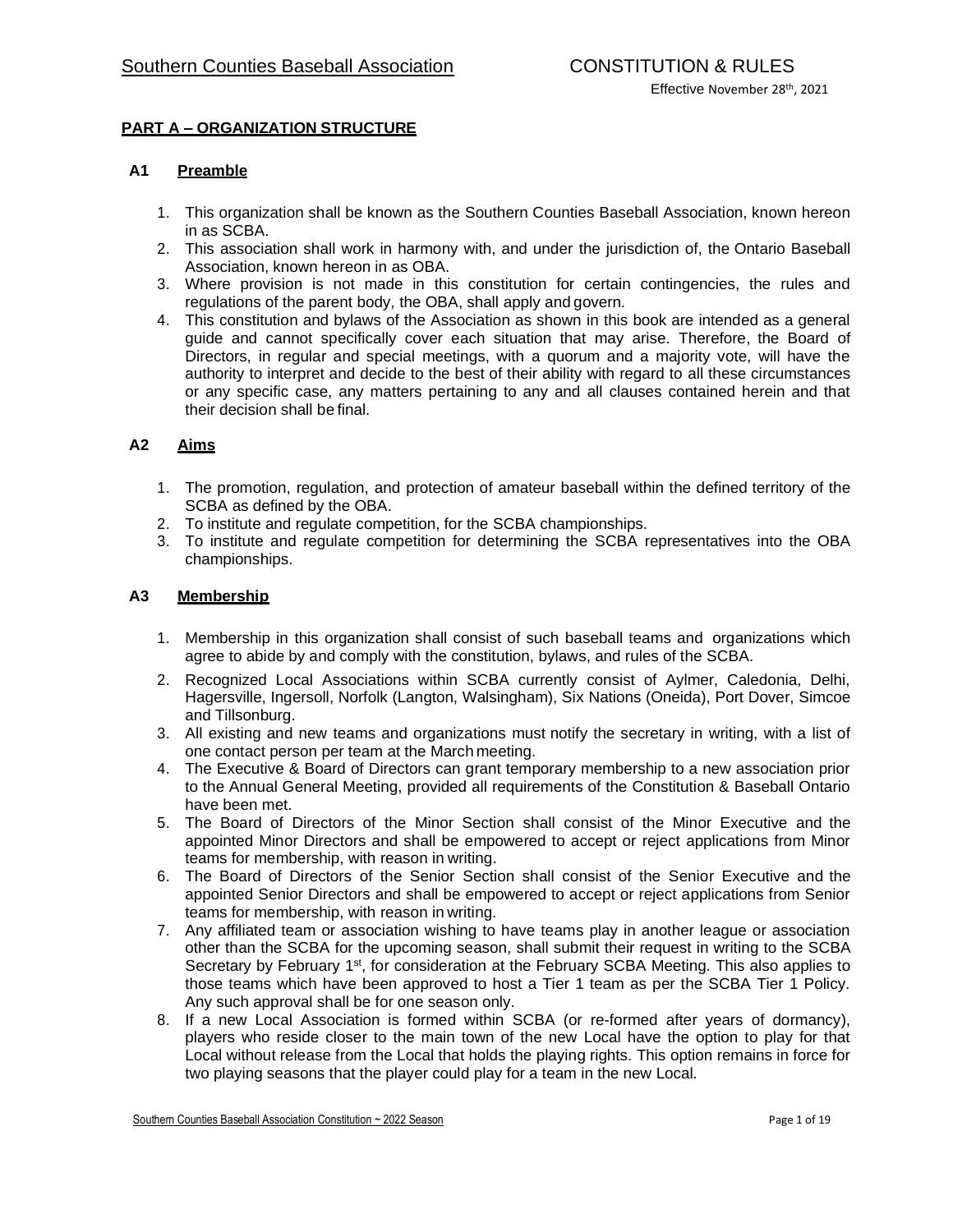## **A4 Executive Officers**

- 1. There shall be an Executive and Board of Directors for the Minor Section and also an Executive and Board of Directors for the Senior Section. Whereas there is consensus amongst the local associations, the Executive and Board of Directors can be amalgamated into one Executive and one Board of Directors.
- 2. The executives shall be comprised of officers as follows: Immediate Past President, President, Vice-President, Secretary, Minor Treasurer, Senior Treasurer, OBA Representative, Umpire-in-Chief, Registrar and Awards & All Star Coordinator.
- 3. These officers shall be elected at the annual meeting by a simple majority vote, except for the Immediate Past President who by virtue of his/her office shall automatically be a member of the executive of this Association.
- 4. The positions of Game Schedulers and Conveners are appointedpositions and are to be filled as soon after the Annual General Meeting as possible.

## **A5 Directors**

- 1. Directors may be appointed by the organizations and teams within the Associationas follows:
	- a) Each team playing in the Senior League shall be entitled to appoint one Director.
	- b) Each Local Association shall appoint Directors to the SCBA Board of Directors based on the number of OBA rostered teams in its Minor organization, based on the following chart:

| Teams   | Directors |
|---------|-----------|
| $1 - 2$ |           |
| $3 - 5$ | 2         |
| $6+$    | З         |

2. A director, with the approval of the organization or team he/she represents, may appoint a substitute to act and vote in his/her stead at meetings.

## **A6 Duties of Officers**

- 1. The **Past President** shall:
	- a) Join the discussions and use the wisdom of his/her experience to offer suggestions.
	- b) Have one vote on all matters

### 2. The **President** shall:

- a) Preside at all meetings
- b) May call a meeting if a certain situation warrants and prepare an agenda.
- c) Have the power to suspend for one game, any player guilty of offensive language, rowdyism, or insubordination
- d) Have the power to expel, with a simple majority of the Executive, any player or team from the Association
- e) Shall have a vote to break ties only.
- f) Call an Annual Meeting eachyear.
- g) Have signing powers for both sections

### 3. The **Vice-President** shall:

- a) Call all meetings pertaining to their particular section.
- b) Prepare an agenda and calendar of all meetings in his/her section.
- c) Have one vote on all matters.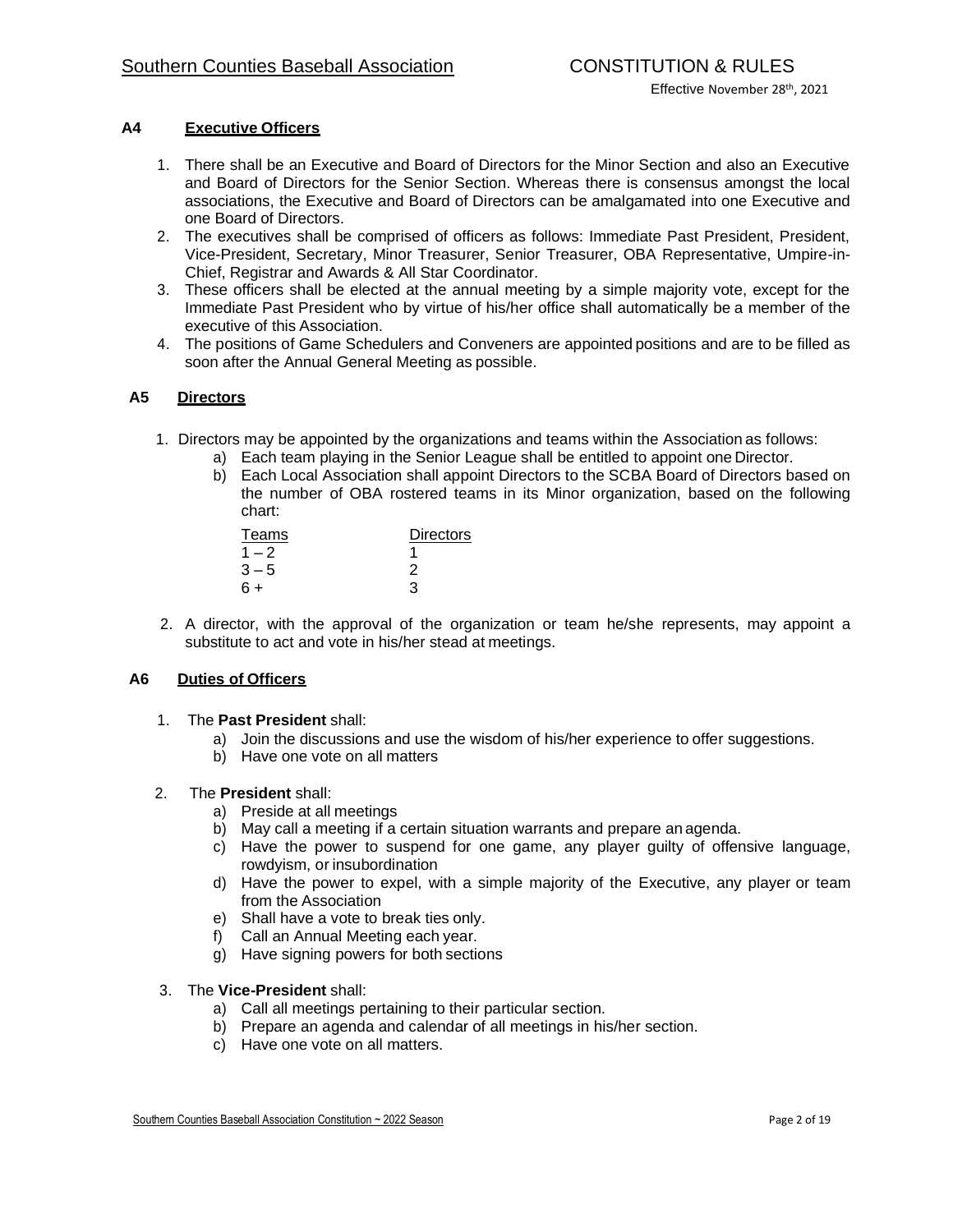## **A6 Duties of Officers** (continued)

#### 4. The **Secretary** shall:

- a) Record the minutes and keep a record of same.
- b) Inform all persons concerned of all decisions made by the Association.
- c) Perform all the duties expected of a Secretary of a local association by the OBA.
- d) Have one vote on all matters.
- e) Send a copy of the meeting minutes through the OBA Representative to the OBA office.
- 5. The **Treasurer** shall:
	- a) Keep a record of all funds of their particular section, pay the bills, and have signing powers along with the President for their particular sections.
	- b) Present at each meeting, including the Annual Meeting a financial statement and copies of bank statements.
	- c) The Minor Treasurer has one vote on all matters pertaining to the Minor Section, and the Senior Treasurer has one vote on all matters pertaining to the Senior Section.

#### 6. The **Umpire-In-Chief** shall:

- a) Preside as chair of all umpire meetings.
- b) Call a meeting of umpires if a certain situation warrants and prepare anagenda.
- c) Rule on all matters of dispute related to the interpretation of Southern Counties Baseball Association or the Ontario Baseball Association. Alternate in their absence will be the Vice-President.
- d) Have the power to suspend for one game, any player or coach guilty of offensive language, rowdyism, or insubordination against an umpire's warning(s).
- e) Have the power to request from the local government authority the restriction of a member of the public, who is guilty of offensive language, rowdyism, or insubordination against an umpire's warning(s), from a specific or all Southern Counties baseball facilities.
- f) Have the power to expel, with a simple majority of the Executive, any coach from the Association.
- g) Have one vote on all matters.

### 7. The **Awards & All Star Coordinator** shall:

- a) Coordinate the process of establishing Summer Games, All Star, or Affiliate Elite Teams.
- b) Coordinate the process of collecting nominations & making recommendations to the Executive for annual awards or special recognition as determined by the Constitution or Board.
- c) Coordinate corporate sponsorship to help offset team fees.
- d) Have one vote on all matters.
- 8. The **Registrar** shall:
	- a) Be responsible for registering all players, coaches, and managers of all teams in their particular sections and issuing and collecting all OBA Rosters for same.
	- b) Shall notify the Executive, for consideration of actions to be taken if an approved roster requires to be amended for any reason after the deadline set for final rosters to be filed with Baseball Ontario. This notice shall also be given to the local and the head coach of said team.
	- c) Have one vote on all matters.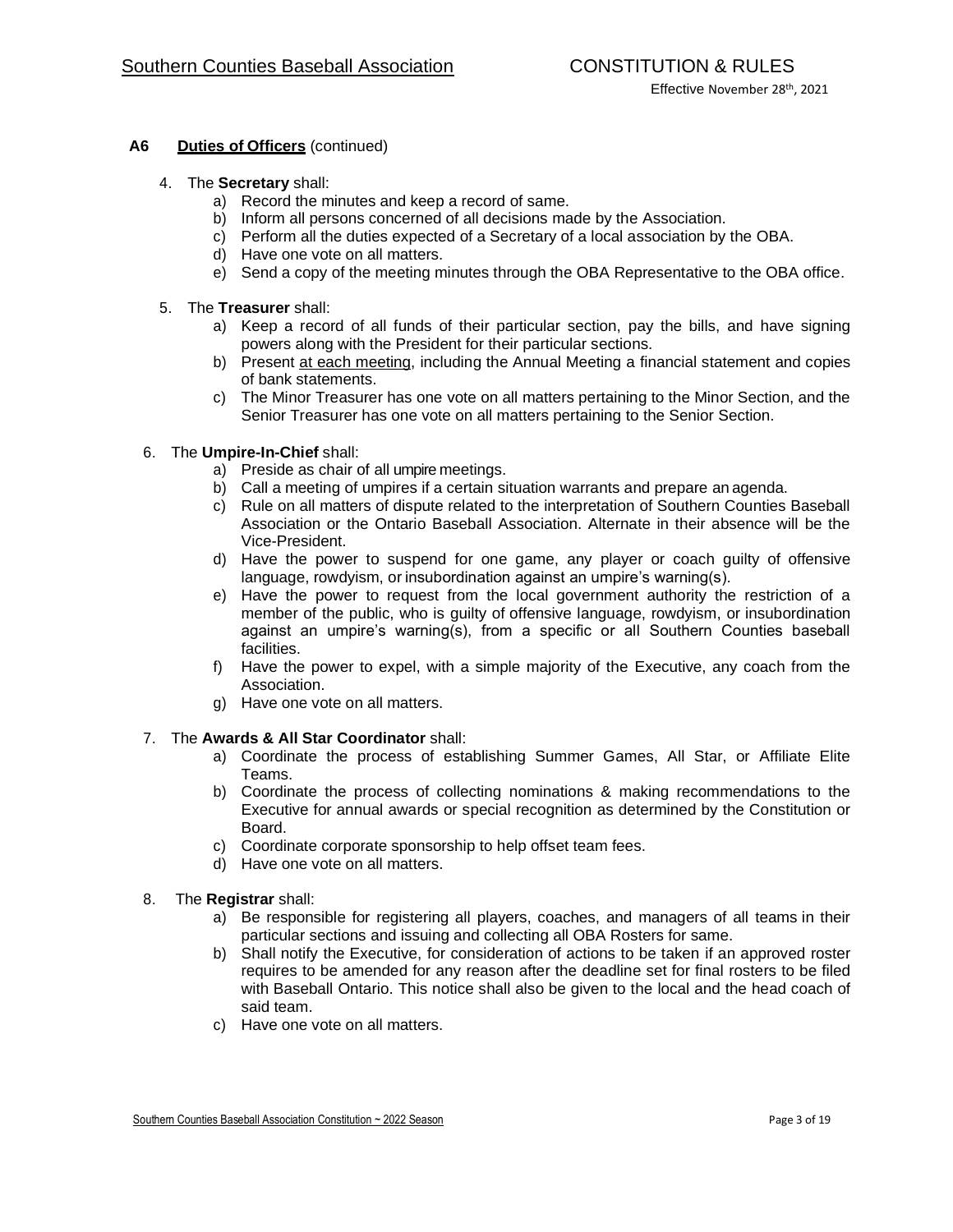- **A6 Duties of Officers** (continued)
	- 9. The **OBA Representative** shall:
		- a) Attend all OBA sanctioned Board of Directors meetings (a list will be provided)
		- b) Attend all SCBA meetings.
		- c) Act as liaison between the OBA and SCBA.
		- d) Have one vote on all matters.
	- 10. The **Directors** shall:
		- a) Represent their respective teams or organizations at meetings.
		- b) Perform all duties as directed by the Executive.
		- c) Have one vote on all matters, pertaining to their section.
		- d) In the Senior Section only, have the power to suspend players for periods longer than one game with a simple majority of the Executive.
	- 11. Each member of the Board of Directors of each Section shall have one vote only on each issue at meetings, except as hereinafter set out in the rules concerning conflict of interest.
	- 12. **All members of the Board of Directors** of each Section of this Association shallhold office until:
		- a) He/she is unable to carry out his/her duties due to illness.
		- b) He/she refuses to carry out his/her duties, or misses three consecutive meetings.
		- c) He/she resigns from office
		- d) A new Board is formed at the Annual Meeting.

## **PART B - MEETINGS**

### **B1 General Meetings**

- 1. At General Meetings, each member of the Board of Directors shall be entitled to one vote on all matters, with exception to matters related to Tier 1 teams; refer to D4.4.
- 2. A meeting shall be held each year before the start of the season to draw up schedules for all leagues operated by SCBA. The date will be set early in the new year. Each association will present at these meetings, in writing, preferred days for home games and any dates that they are unable to play in the coming season.
- 3. Executive or General Meetings may be called any time by the President or his/her designate or by any member of the Executive if he/she has the support, in writing, of two members of the executive.
- 4. A quorum of any General Meeting shall be 5 Board members, of which at least 3 must be an Executive Member.
- 5. When an item of business at any Executive, General, special, or Annual Meeting pertains to a specific team(s) or organization(s) such officers, directors, or delegates representing said teams or organizations, shall be required to declare a conflict of interest and refrain from discussions, resolution of the particular item of business and shall be required to excuse themselves from the meeting during the time the matter is under consideration.
- 6. Any organization member of the Minor Section or Senior Section of the SCBA who misses three consecutive meetings of the Association, forfeits the voting privileges of all teams and organization which they represent and shall cease to be a voting member. To become a voting member in good standing and have voting privileges reinstated, the member or new appointee must attend and Executive meeting and receive the approval of the majority of theExecutive.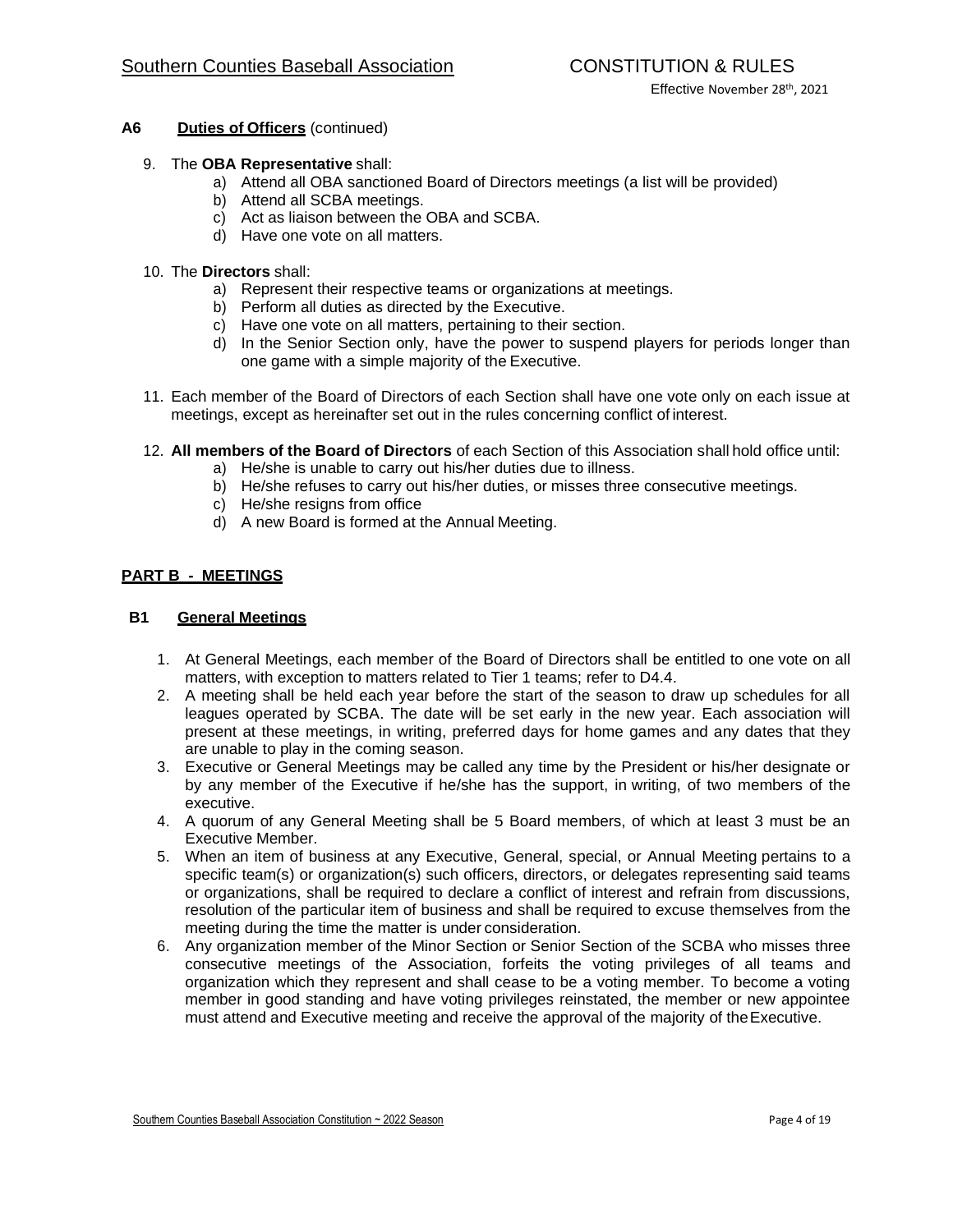# **B1 General Meetings** (continued)

7. At least one representative of each member Local Association is required to attend each Executive Meeting. Barring extenuating circumstances, a Local Association shall be fined \$50 if it is not represented at an Executive Meeting. Each Association will be allowed one grace. An Executive member of the Board may choose to vote on behalf of her/his Local Association, if she/he attends at least 50% of the meetings of the Local Association.

## **B2 Annual Meetings**

- 1. An Annual Meeting will be held each year, by the end of November, at a date determined by the Board of Directors. Any amendments to the constitution, bylaws, or playing rules that are to be debated at the Annual Meeting are to be submitted in writing to the Secretary three weeks prior to the Annual Meeting. OBA Convention delegates may also be appointed at this meeting. Determination of number of votes is set forth in OBA Constitution.
- 2. At Annual Meetings any affiliated approved rostered REP team, in good standing and represented, shall be entitled to one voting delegate, notwithstanding provisions specifically related to voting on approval of Tier 1 team(s) and related matters, as specified in D4.4.
- 3. Items pertaining to the Senior League shall be voted on by the Executive and delegates representing Senior teams. Items pertaining to the Minor Leagues shall be voted on by the Executive and delegates representing minor teams. Each member of the Executive shall be entitled to one vote on all matters which pertain to their Section. A majority shall be 60% of those present and qualified tovote.

### **PART C - ACCOUNTS AND FEES**

### **C1 General Account**

- 1. All funds of the two Sections of the Association shall be kept in on a separate ledger, in a chartered bank accounts subject to withdrawal by the appropriate Treasurer. Where such funds are kept in a separate bank account should one section become inactive, the funds may be combined in one account, but they must be held "in reserve", in case the section becomes active again.
- 2. The Secretary is to be paid an honorarium, the amount to be established each year at the Annual Meeting.
- 3. The annual entry fees shall be established at the Annual Meeting.
- 4. The receipts collected at home ball games shall belong to the hometeam.

### **C2 Bond Account**

- 1. Each team playing in the Senior league shall post a bond of \$500, payable in installments at the discretion of the Executive, with \$200 their 1st and 2nd year, and \$100 their 3rd year, and each Minor organization shall post a bond of \$500 with the Treasurer, to be held in trust, and shall forfeit such bond or part thereof, if ordered to do so by the Section Executive as the result of an upheld appeal by a team or organization claiming expenses incurred because of the nonattendance of a team at a scheduled or rescheduled game, or as the result of an upheld protest by an offended team.
- 2. Any bond which has been depleted as a result of a decision by the appropriate Executive must be replenished to its full value before the offending team will be allowed to participate in any further games.
- 3. All funds received in payment of association bonds shall be maintained in separate deposit accounts from the operating funds in the name of SCBA Minor Section - in Trust and the SCBA-Senior Section - in Trust.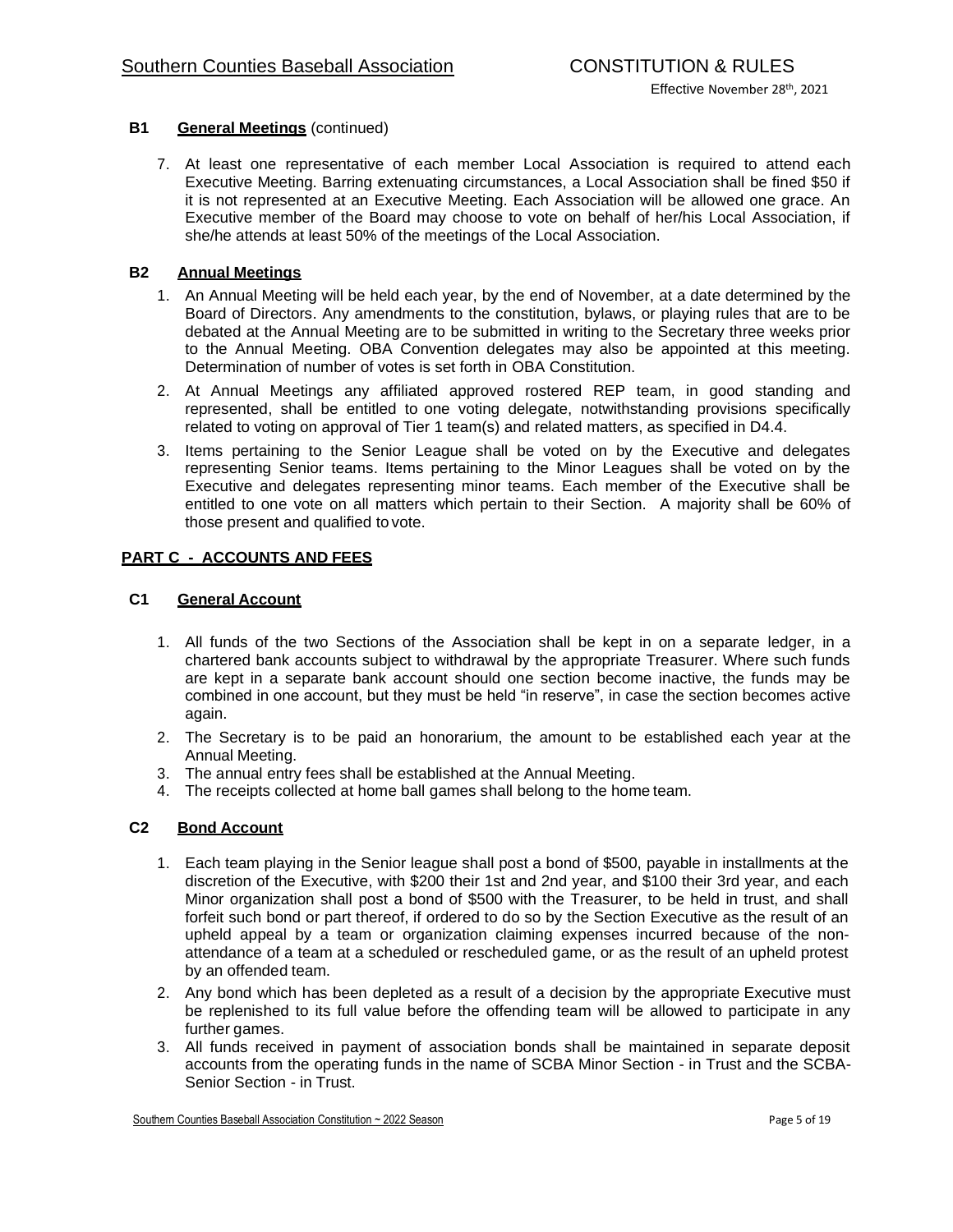## **C2 Bond Account** (continued)

- 4. Application for refund of an association's bond (not in good standing) must be made within two years, less any outstanding fines.
- 5. The President together with the appropriate Treasurer must authorize all payments or withdrawals from the account and only in circumstances as set forth in these articles. Separate records for these accounts are to be maintained and the funds are not to be used to defray any normal operating expenses of either Section of the SCBA.
- 6. Entry fees and bonds must be paid in full by the date of the respective scheduling meeting. Failure to meet this requirement will deny teams or associations the opportunity to be scheduled for the coming season until said fees are paid.

## **C3 Team Entry**

- 1. At the February SCBA Executive meeting, each Local Association will declare its intent to form or not form a team in each Series. The list of these proposed declared teams is not a commitment and may be updated up unto the scheduling meeting in April**.** Each Local Registrar will receive a copy of this list and apply the SCBA playing rights policies accordingly during Local registration.
- 2. The April SCBA Executive Meeting shall be the Scheduling Meeting. Each Local Association will:
	- a) Declare its teams and pay the associated SCBA team entry fee and bond if required
	- b) A cheque made out to SCBA, for OBA Insurance payment.
	- c) Submit a summary of diamond availability and preferred game nights for each team
	- d) Submit team tournament schedules, if available.
	- e) Declare preferences for interlocking play, if any. (i.e. games against other leagues, such as London and District Baseball Association (LDBA) or Intercounty Baseball Association (ICBA))
- 3. Any changes after the deadline date for declaration of a team (refer to C3.2(a)) will be subject to a \$100 fine to the Local Association.
- 4. The team entry fee (SCBA Affliliation fee) will be determined by the Board of Directors each year.
- 5. Association bonds must be posted as follows:
	- a) Minor \$500 per Association
	- b) Senior League Teams \$500 per team
- 6. Forfeiture of all or part of the performance bond will be the result of:
	- a) Failure to field a team at a scheduled game without notifying the other team. The bond or part of it will be used to reimburse the offended team for expenses incurred, as per fee schedule revised annually at the schedule meeting.
	- b) In the Minor section, the home team not fielding a team, a fine of \$25 will be deducted from their bond and paid to the visiting team.
	- c) In the Senior section, if the home team fails to field a team a fine of \$75 will be deducted from their bond with \$50 going to the visiting team and \$25 going to the League's General Account.
	- d) In the Senior section, if the visiting team does not field a team, a fine of \$75 will be deducted from their bond with \$25 going to the League General Accountand \$50 plus the expenses of the home team incurred payable to the home team.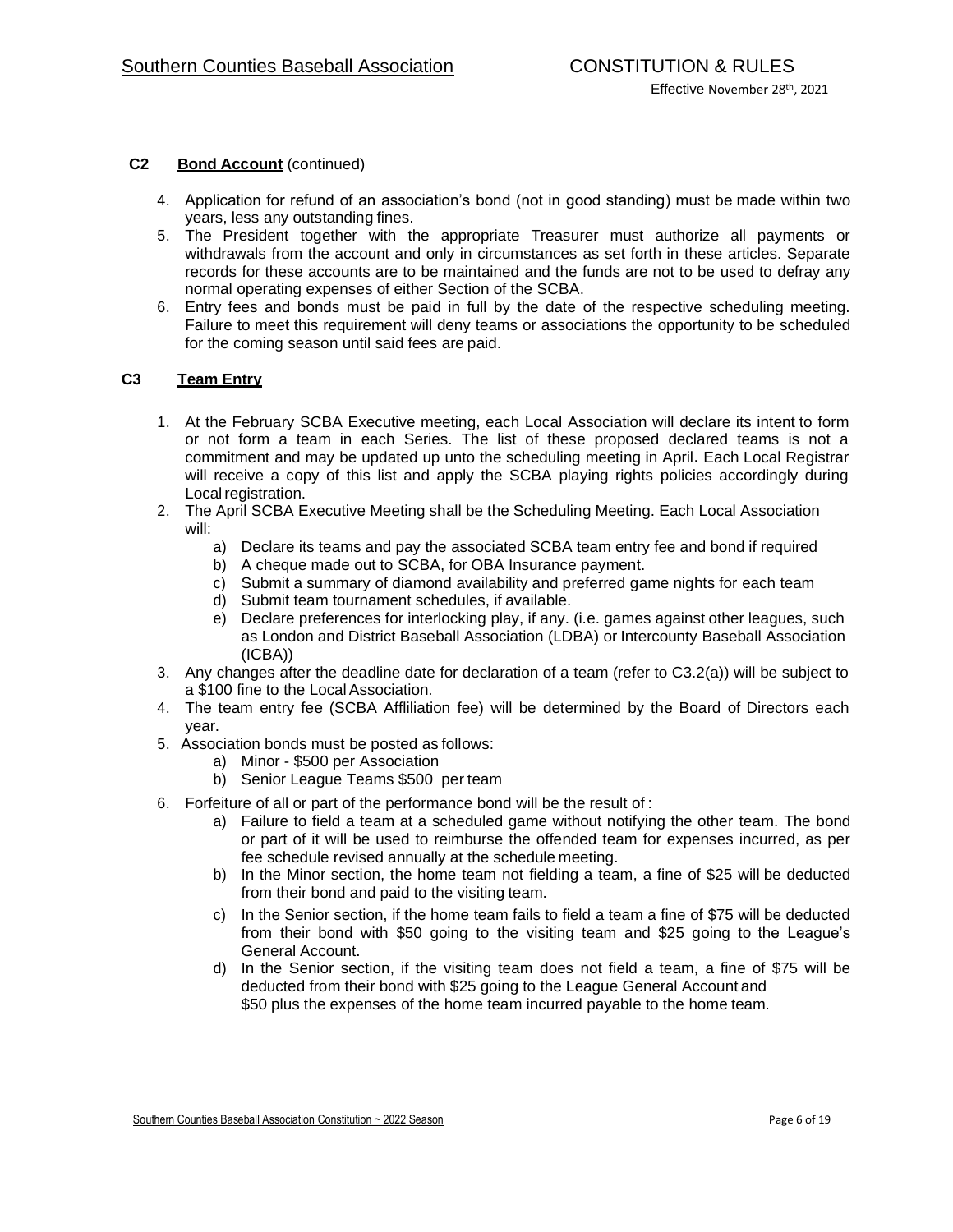## *C4 HOUSE LEAGUE & SELECT PLAYERS & TEAMS*

- 1. House League Players can be rostered on a REP roster provided they are identified on their Baseball Ontario profile as an AP player.
- 2. A select player can be called up to play REP, provided the coach provides proof of the player being properly rostered to a Select roster.
- 3. In order to field a select team within SCBA and participate in the regular schedule and playoffs, the local association must already have a REP team in the same division. Any exception to this must be approved by SCBA Executive.

## **PART D - BOUNDARY AND PLAYING RIGHTS POLICY FOR SCBA**

### **D1 Definitions**

- 1. Local Association: when referring to a Local Association as a geographic location, the interpretation is the main village or town of the Local Association. It is often the same name as the Local Association. When it is not the same, the SCBA Executive will designate the main town of the Local Association.
- 2. Active Centre: a Local Association that operates a team in a given series.
- 3. Resident: a player who resides within the urban area of the main town of the Local Association, specifically, the player has a residential address intown.
- 4. Non-resident: a player who does not reside within the urban area of the main town of the Local Association. The player has a rural address (R R #) or a residential address in a village or town that is not the main town of any Local Association, but is within SCBA territory.
- 5. Distance: when referring to distance for closest team, distance shall be interpreted as the distance from the player's home to the relevant teams' home baseball diamond as the crow flies.

### **D2 SCBA Residency Policies**

- 1. **Player Must Play In Hometown:** A player who has an urban address within the main community of the Local Association must register with that Local. If there is a doubt as to what the community is the "main" community, then the SCBA Board of Directors will determine it.
- 2. **Internal 5km Rule:** If a player has a rural address (R. R. #, etc) or resides in a community that is NOT the "main" community of any Local Association, then the player may sign with the closest Local Association to his/her residence **OR** with any other SCBA Local Association that is not more than 5 km.

*EXAMPLE: if a player lives 4km from town A, 7km from town B and 11km from Town C, then the player may play in either town A or Town B, but not Town C as it is more than 5 km further than Town A (nearest town), see D1: Definitions (5) for determining distance.*

3. **External 5km Rule** – If a player has a rural address, (R.R. #, etc) or resides in a community that is NOT the "main community of any Local Association, then the player may sign with any SCBA Local per the above internal 5km rule OR may sign with a Local Association outside the Affiliate boundaries of SCBA under the following condition: If the distance to the closest SCBA Local Association is 5km or more further than the Local Association in another affiliate, the player my play in the other affiliate after securing an Affiliate release.

Southern Counties Baseball Association Constitution ~ 2022 Season **Page 7** of 19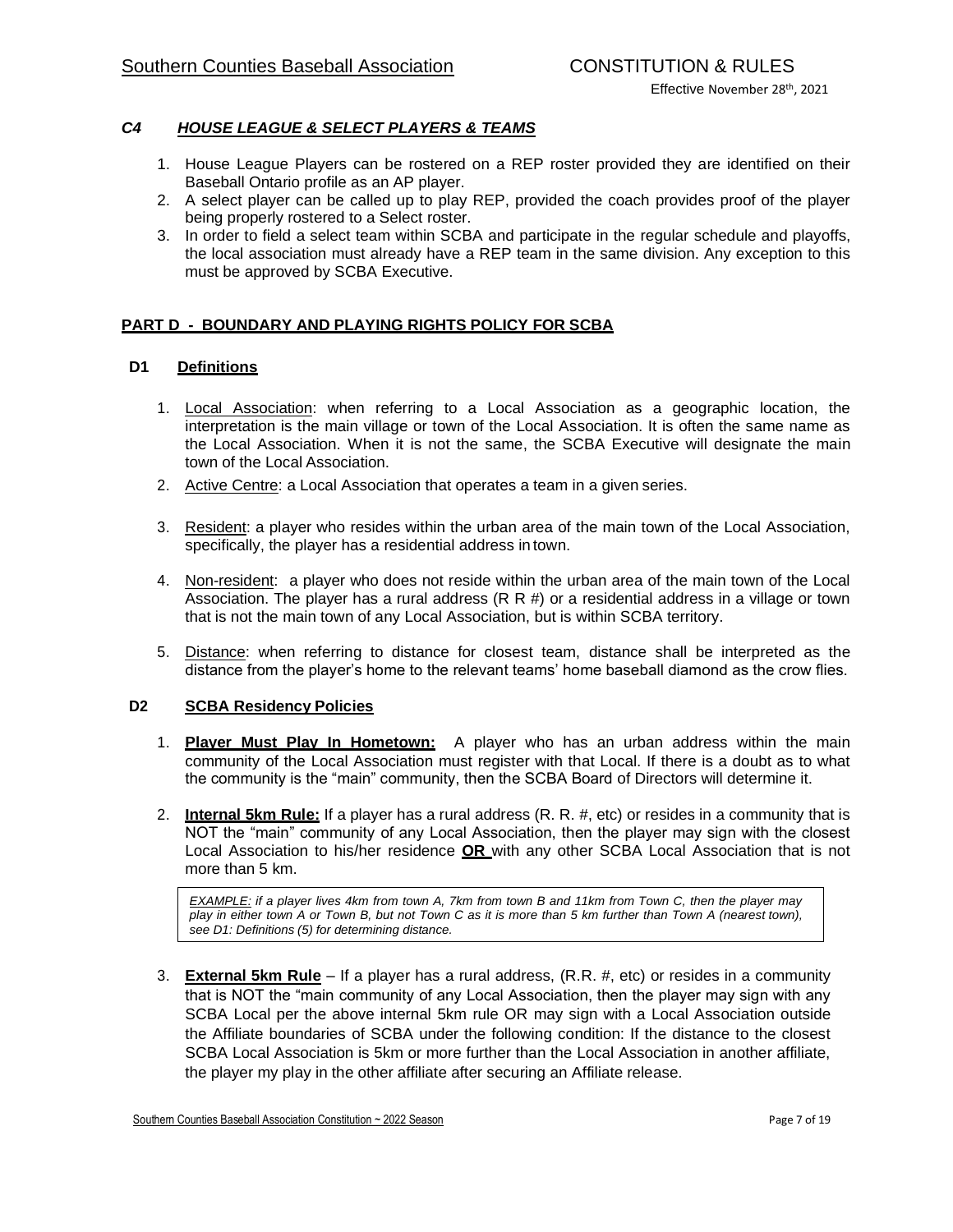## **D2 SCBA Residency Policies** (continued)

*EXAMPLE: If a player lives 16 km from town A in another affiliate, and lives 20km from town B in SCBA, then the player will play for Town B in SCBA. If town B were more than 5km further (more than 21km away) then the player could play in Town A without release.), see D1: Definitions (5) for determining distance.*

- 4. Once a player signs with a Local Association, the player shall remain a member of that Local Association unless:
	- a) The original signing was not legitimate, and it was later discovered that the player should have signed elsewhere.
	- b) The player's family makes a legitimate move and the new residence does not qualify the player to continue to play for that local. NOTE: The player may elect to play for the original but is not obliged to.
	- c) The player is properly released according to SCBA and OBA rules.

### **D3 Internal Permission to Tryout**

Permission to Tryout forms are only permitted between local associations within the SCBA Affiliate boundaries. For any player looking to play outside of SCBA Boundaries a Local Association and Affiliate Association Release is required (See Section D4)

1. If a player wishes to practice or tryout with a SCBA team that does not hold their playing rights, the player must first secure a written permission to tryout from the SCBA Local Association that does hold their playing rights. The local association will issue the written permission to tryout to the Coach of that team and the player requesting such. The format of the permission to tryout is set forth by SCBA.

*Explanation: for the purposes of this rule, minor (e.g., 7U, 10U, 12U, 14U, 16U) is not defined as a separate series from major (e.g., 9U, 11U, 13U, 15U, 18U). If a combined minor/major program is offered by a Local Association, then the Local Association is considered to have a team at the particular series. The player is expected to return to his/her Local Association.* 

- 2. If the Local Association that holds playing rights does not plan to operate a team in the player's age group, playing rights are transferred for that year to the Local Association(s) for which the player qualifies under the SCBA residency policy.
- 3. This policy applies to all players trying out for Tier 1 or Tier 2teams.
- 4. The permission cannot be withheld by the Local Association, if the player does not need a release to play for the other Local Association, according to the SCBA internal Release Policy.
- 5. Families seeking a Permission to Tryout form must contact the Local Association that holds their playing rights. The written permission must be presented to the coach or other representative of the other Local Association before the player can practice or tryout.
- 6. Any disputes may be appealed to Southern Counties.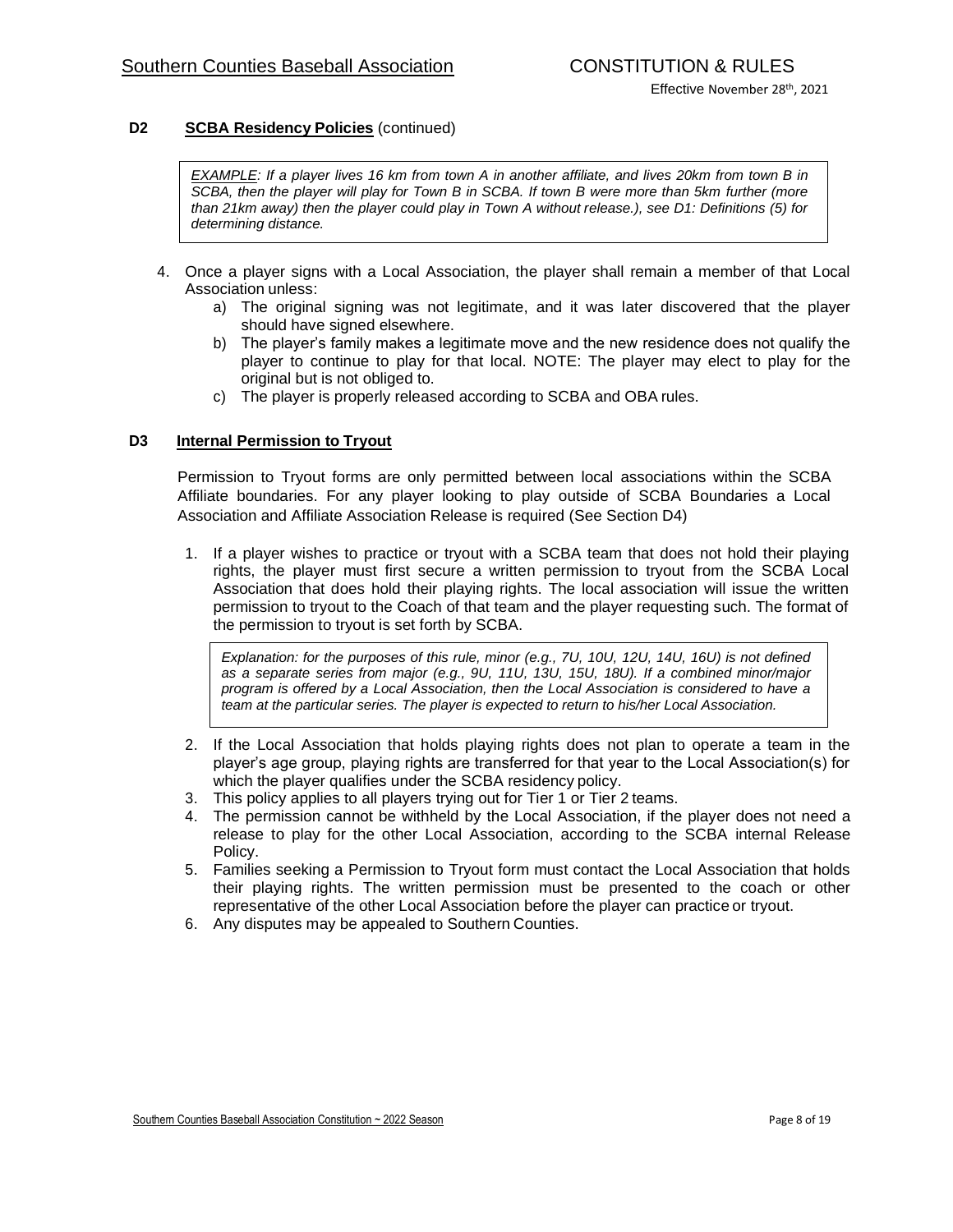## **D4 Release Policies**

All release requests will be considered individually on its own merits. If a release is granted based on misleading or false information, SCBA reserves the right to revoke the release.

## **For Reference Only** - **Affiliate (External) Release** *Adopted January 31st, 2021*

Subject to revision from time to time, as needed.

Different Policies govern releases depending on whether the release is from one SCBA local to another SCBA local (internal release), or whether it is from SCBA to another affiliate (external release).

The information in this table, does not form part of the SCBA Constitution. It is a summary of the process that the SCBA follows when considering the Affiliate Release Policy. As a policy it is amended from time to time.

### **Process:**

- 1. If a SCBA player wishes to play for a Local Association, in an OBA Affiliate other than the SCBA, the player must first request a Release from the Local Association that holds their playing rights.
- 2. If the request for an Affiliate Release is denied by the Local Association, that decision may be appealed to the SCBA Executive.
- 3. If granted by the Local Association, then a request for an Affiliate Release must be made in writing to the SCBA Secretary. Notwithstanding the External 5km Rule, the SCBA policy is to deny an Affiliate Release.
- 4. To appeal the local, and/or SCBA decision, to deny an Affiliate Release, the parent and/or guardian of the player must submit in writing, to the SCBA Secretary, the justification for said request. They are also required to submit;

a) a summary of facts & the reason why an Affiliate Release should be approved for the player, b) all related correspondence between all parties involved in the local decision rendered, and

c) a non-refundable \$100 processing fee.

All documentation must be received by the SCBA Secretary five (5) days prior to the date of the Appeal Hearing. No additional materials can be tabled after this date.

5. If the release is denied by the SCBA, then it may be appealed to the OBA.

### **Policy:**

- 1. SCBA will NOT grant an Affiliate Release to a 11U Player or younger, unless there are exceptional circumstances. A player's ability is NOT considered exceptional circumstances.
- 2. For 13U Players or older, a player may be released to play for a recognized Tier 1 program, if there is no Tier 1 team in SCBA that is no more than 5km. further from the player's residence than the association he wishes to play for (external 5km rule is applied to Tier 1 teams).
- 3. Affiliate Releases will not be granted if a player has the option to play locally within Southern Counties, with a team of the same Tier 2 designation, unless there are exceptional circumstances. A player's ability is NOT considered exceptional circumstances.
- 4. The external 5km rule will apply in most other cases, based on what teams are in a given series.
- 5. All external releases must be approved by the SCBA Board and reported to the SCBA registrar, or its designate(s).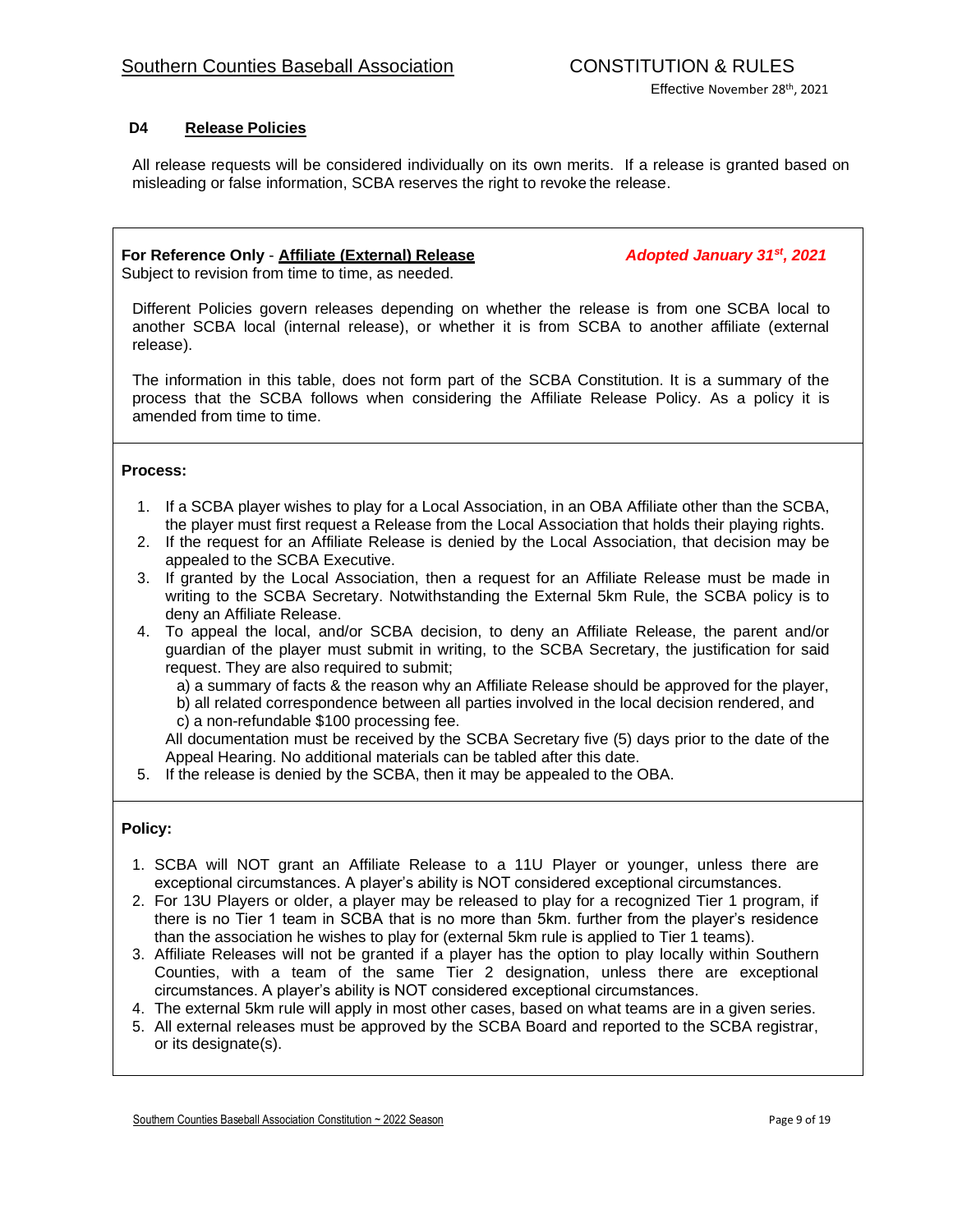### **D5 Internal Release Policy**

- 1. If a player wishes to join a different Local Association within SCBA, the player must procure a written release from the Local that holds playing rights, and from any other local that is closer to the player`s residence than the Local Association he wishes to play for, see D1: Definitions (5) for determining distance.
- 2. A 11U Player or older may play on loan with another Local Association within SCBA that operates a recognized Tier 1 team (recognized by the SCBA Board) in the player`s age group. No release is required, but playing rights remain with the home local. A permission to tryout form must be obtained each year to allow the player to tryout.
- 3. If a local Association operates a Tier 1 and not a Tier 2 team in a given series, then some players from the Local that operates the Tier 1 team may not be selected for the Tier 1 team or may not wish to play for it. These players may play on loan to another SCBA local according to the Internal 5km rule. There is no transfer of playing rights and a written Permission to Tryout from must be obtained eachyear.
- 4. If more than one Local Association operates a recognized Tier 1 team, then the internal 5km rule applies between thoselocals.
- 5. All internal releases must be reported and approved by the SCBA registrar. The release will be included on the players OBA online file, including the date and authorizing party.

## **D6 Tier 1 Policy & Voting**

- **1.** The SCBA Tier 1 Policy (appended to the Constitution) will set forth the process for determination & designation of a Local Association as a host for a SCBA Tier 1 team(s).
- **2.** A Local Association can submit an application to the SCBA Executive for consideration to host a Tier 1 team(s) provided they have adhered to the SCBA Tier 1 Policy.
- **3.** A Local Association cannot declare a Tier 1 team before receiving written approval by the SCBA Executive.
- **4.** In consideration and awarding of a Tier 1 team, in addition to any other matters related specifically to Tier 1 team(s), each Executive member will be designated one vote, as will each local in good standing.

## **PART E - THE SEASON**

### **E1 General**

- 1. All SCBA local teams planning to play in the SCBA championship, have to play each of the other SCBA local teams during the regular season.
- 2. Classification play (if necessary) will commence at a time that will enable it to be completed before the OBA deadline.
- 3. League championship play-offs will begin after completion of the regular schedule and after classification play is completed unless the teams involved in League play-offs are not involved in classification play. It is the position of the Minor Executive and the Minor Convenors that the SCBA Minor play-offs should be completed before the Labour Day weekend.

## **E2 Player Signing, OBA Rosters, and Registrar's Duties:**

1. By January 1<sup>st</sup> all Local Associations will provide the SCBA Registrar with the name, telephone number, address and email address of their local registrars, so that they can be entered into and granted access to the OBA web site data base to register theirlocal players.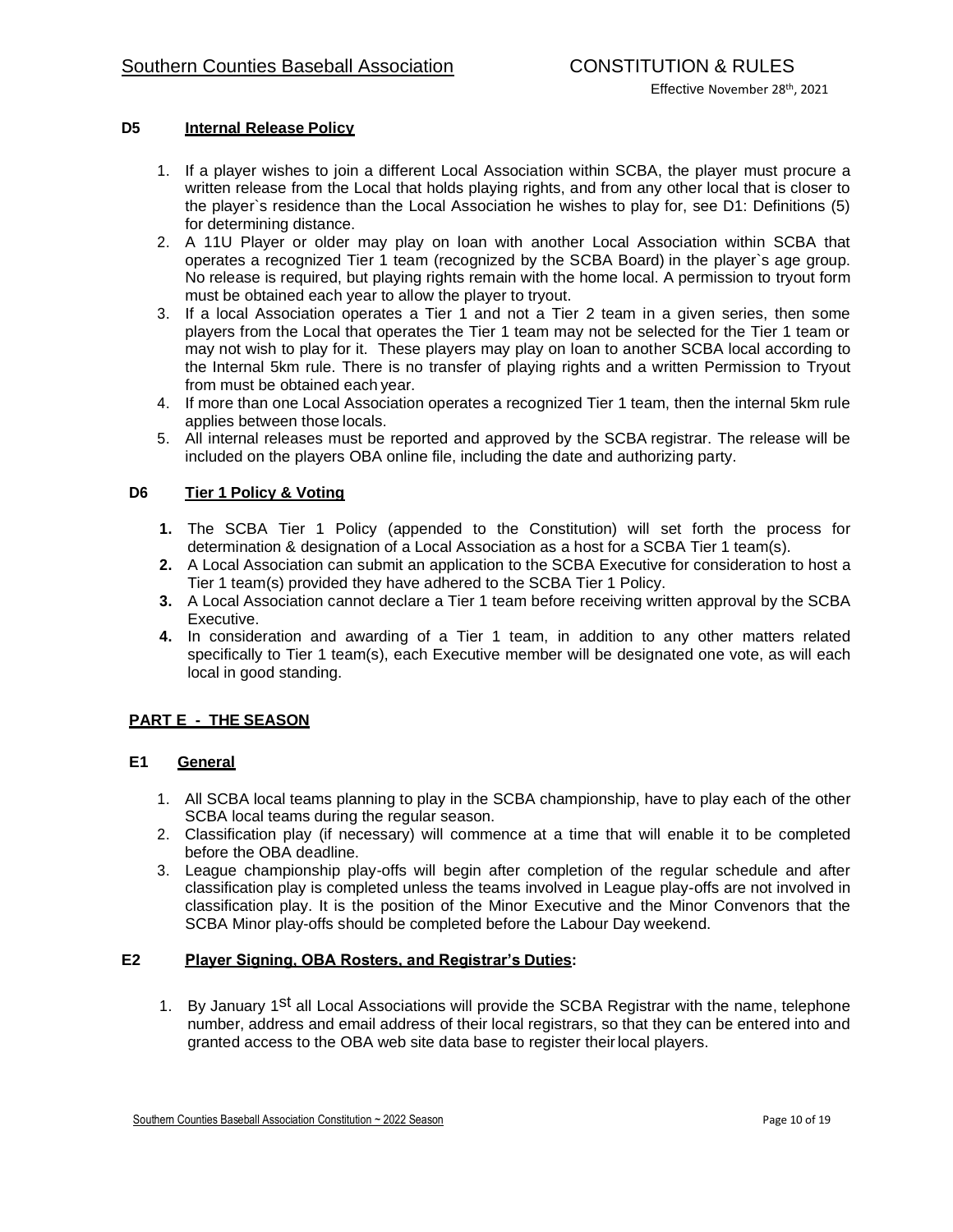## **E2 Player Signing, OBA Rosters, and Registrar's Duties** (continued)

- 2. Upon registration with the Local Association, players must provide a mailing address, email address (if available) and any other information required to register the player on the OBA web site data base. If the player is located outside of a main centre, or a rural address, a precise location description, including 911 number, road and distance from nearest crossroad. Any potentially ineligible players (i.e. may need a release from another association) must be discussed with the SCBA Registrar before the player takes part in any practices or games.
- 3. A player must sign in the Local Association that holds playing rights. A player may change Local Associations according to the SCBA Boundary and Playing Rights Policy, without release, if the local team folds; does not card "rep", or the player is not included on the team roster. If a player signs with a Local Association that does not hold playing rights and participates in a practice or game, then the player and coach are subject to suspension and the Local Association is subject to a fine of up to \$200 per player. The player must then sign with the local team that holds playing rights, pending a release request, if any.
- 4. A player (or parent/guardian) may request a release from the Local Association that holds playing rights. **This must be done no later than April 30th**. All releases must be reported to the SCBA Registrar and approved by the SCBA Executive. The Local Association shall provide the SCBA Registrar with a copy of the release. **Any release request not made by April 30th will be denied**, subject to appeal to the SCBA Executive.
- 5. Where a Local Association has filed its intent to form a team and that intent remains in force and players have been given notice of the opportunity to register and fails to do so by the later of: (1) the last registration date of the Local Association, or (2) **April 1st**, then a player is not eligible to sign with another Local Association within Southern Counties for "rep" ball, if the Local Association team folds due to lack of players. This is subject to appeal to the SCBA Executive.
- 6. Not later than one week in advance of the SCBA Coaches' Meeting, Local Registrars shall complete the first draft of the team rosters and enter the required information into the OBA web site data base. This draft may be an expanded roster, if all cuts have not been made. At this point, parent/player signatures are not required. Problems and questions should be dealt with before the Coaches' Meeting.
- 7. SCBA will hold annually, on a date to be determined, a Coaches Meeting, which a representative from each SCBA team must attend. Failure to attend will result in a \$50 fine being levied against the offending association.
- 8. At the Coaches' Meeting, the original of the team roster, signed by the parent/guardian (for players under 18 years old), and a copy will be submitted to the SCBA Registrar. Necessary supporting birth documentation will also be included. The Registrar will check the hard copy with the previously sent version. If there are no problems, the Registrar will sign the original and give it to the coach. The Registrar will retain the copy. Subsequent additions and changes can be handled through email or by the Local Registrar entering the information into the OBA web site data base.
- 9. Each team's roster with parent/guardian signature and necessary birth documentation must be completed in full and in the possession of the SCBA Registrar prior to the team's first scheduled regular season game.
- 10. Failure to comply will result in the forfeiture of each scheduled game and a \$5 per day fine to the Local Association, starting the day after the first scheduled game for each team that does not comply. Birth record documentation must be submitted only if the player is 21 years or younger and does not have an OBA Identification number. Documentation is normally a photocopy of the Birth Certificate (see OBA Rule P 1-2 for details.) Each Local Association must have its own Registrar, who is the sole contact for the SCBA Registrar.
- 11. Only players listed on a team's roster will be allowed to play for the team, except players from an eligible younger series within the same Local Association may play up, according to OBA Rule P 1-5 a & b, provided they have the permission of the Local Association. If the team in the younger series plays in the same league as the team in the older series, players cannot be called up for league or SCBA championshipgames.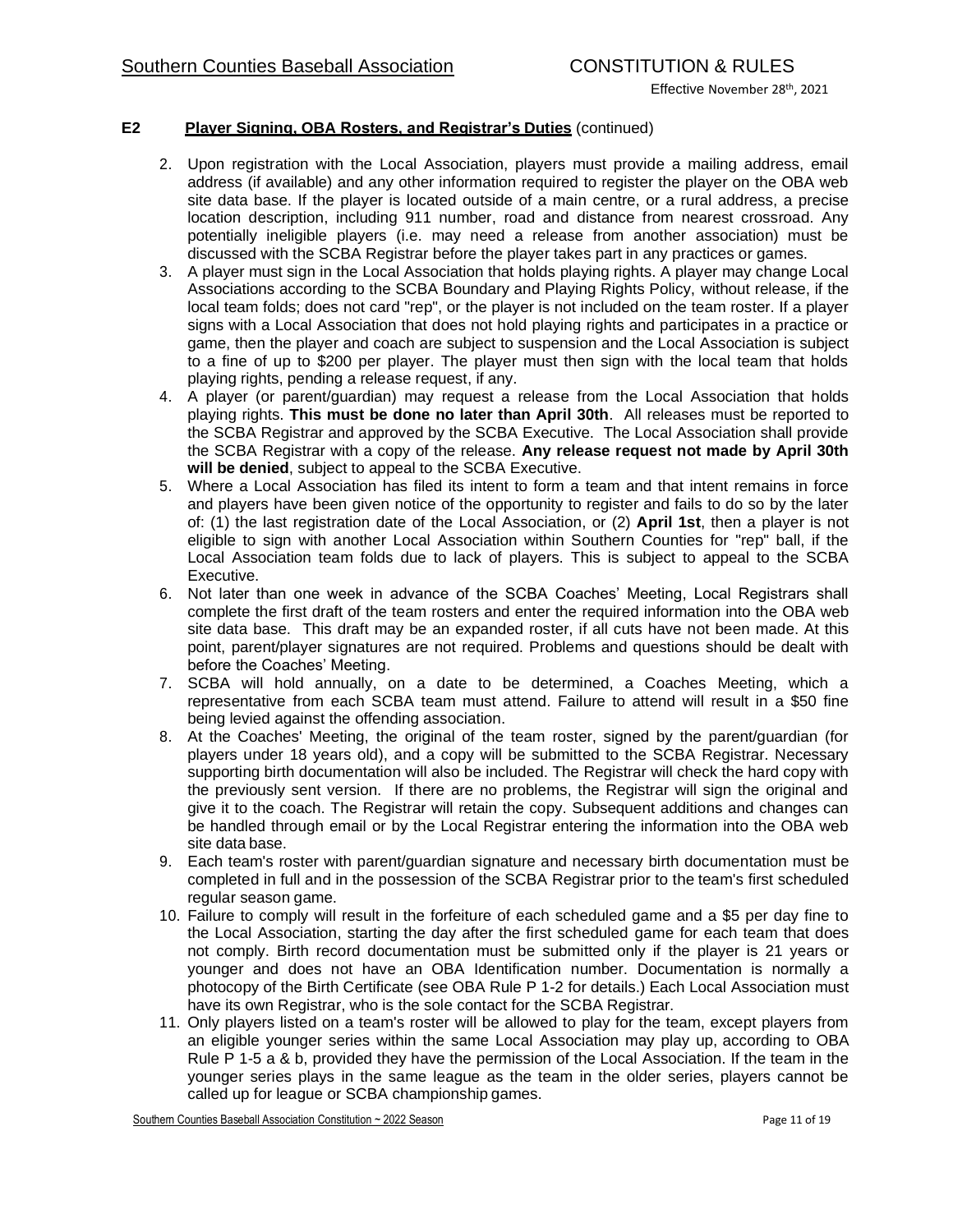# **E2 Player Signing, OBA Rosters, and Registrar's Duties** (continued)

- 12. Any eligible player may be added to the team's roster before the June 30th OBA deadline. The information for any player signed late, including parent/guardian signature, must be in the possession of the SCBA Registrar before the player canplay.
- 13. The SCBA Registrar will approve all submitted rosters on the OBA web site data base after the June 30<sup>th</sup> OBA final submission deadline.
- 14. Once the stamped OBA rosters are available, the SCBA Registrar will sign and distribute them to the Local Associations.

### **E3 Series Convenors**

1. A convenor will be appointed for each SCBA series. A Series Convenor cannot be a person with a direct relationship to that specific series locally. For example, they cannot be a coach, a manager or a parent of a child playing within that series. Whereas no volunteers step forward to accept the duties of a series convenor, the President will appoint an Association to assign a person from within their membership.

The duties of these Convenors will be:

- a) Create, and post on the SCBA website, a regular season schedule for the series they are convening no later than the 3rd weekend in May.
- b) To set up the play-offs for their respective series by the 3rd weekend in June.
- c) To collect the official scoresheets and game cards from the Home Team Coach, which shall include players full names and assigned jersey number. APlayers must be identified as such on the game card.

The Home Coach will forward this information to the Series Convenor within 24 hours of completion of a scheduled or make-up game.

Before posting to the SCBA website the Series Convenor will verify that the Visiting Coach has signed off on the official scoresheet, which shall include pitch counts.

Failure of the Home Coach to forward this information within 24 hours of completion of the game to the Series Convenor will result in a fine of \$50 to Home Coach Association. Each Team within that series will be allowed one grace.

- d) To verify the game results and post on the SCBA website, including score and pitch counts, within 48 hours of receipt of the official scoresheet from the Home Coach.
- e) In the Minor section, to assist with classifications at such meetings.
- f) To comply with rescheduling/make-up games.
- g) Arbitrate any disputes of the rules.
- h) Assist the SCBA Executive in determining any supplementary disciplinary action against team, coaches or players.
- i) Failure to perform any of the defined duties will result in a fine of \$50 to Series Convenors Association. Each Series Convenor will be allowed one grace.

### **E4 Tournament Hosting**

- 1. Any Local Association wishing to host an OBA sanctioned tournament must submit to the OBA the appropriate fee and the Host Application form, signed by the SCBA Secretary.
- 2. Permission to play in tournaments outside SCBA must be obtained in writing from the SCBA Secretary and submitted to the Tournament Convenor.
- 3. Verbal permission must be obtained from the Secretary to play in Exhibition games outside of SCBA.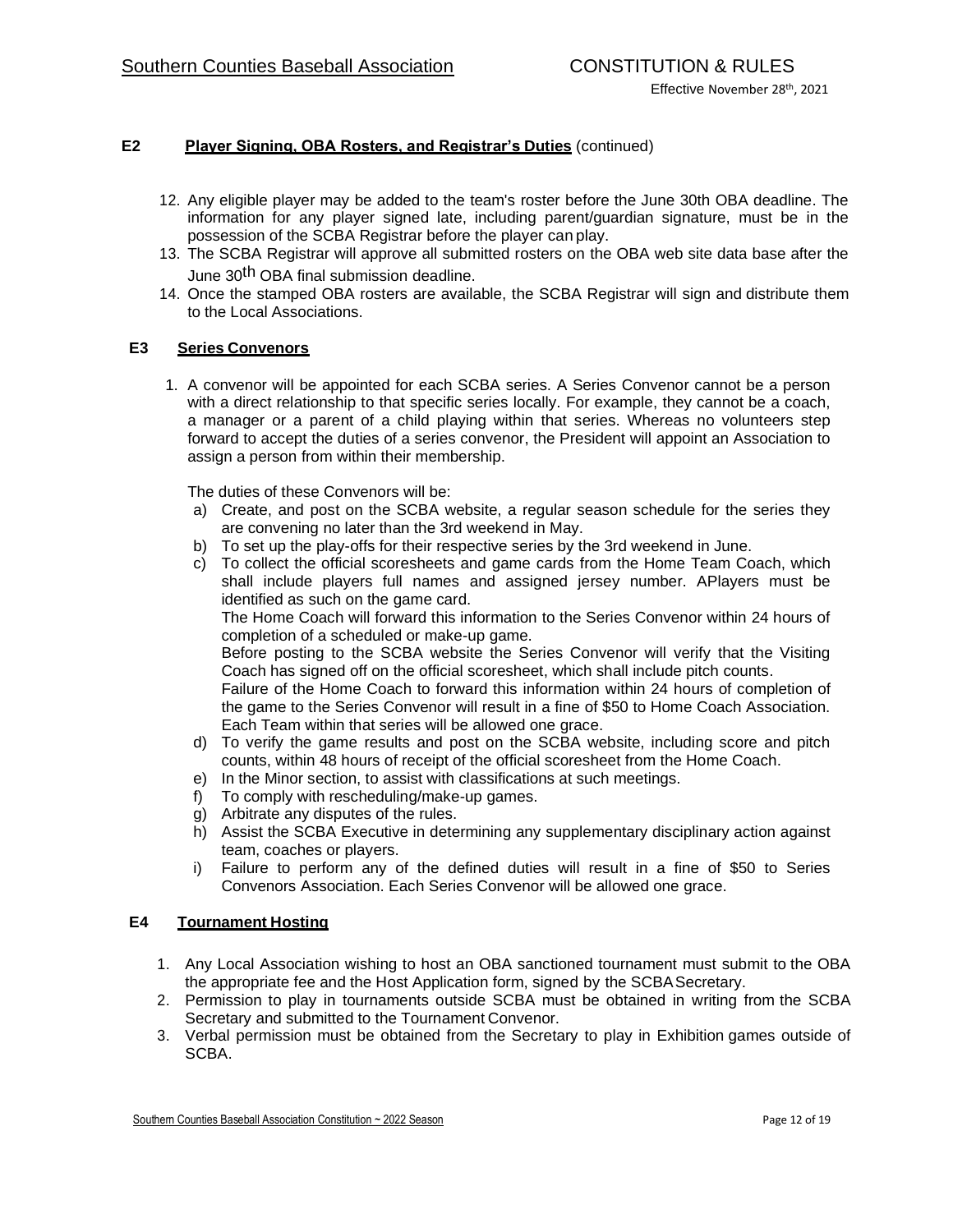## **E5 Rescheduling/Make-up Games**

- 1. When a game is postponed, the Home Team must advise the Series Convenor within 48 hours of the reason of the postponement. If the home team is not an SCBA team, the visiting team must notify the Series Convenor.
- 2. Within 7 days, the home team must propose a suitable date for the game to be played. Once a re-scheduled date is agreed on, the Series Convenor must be notified.
- 3. If, within 2 weeks from the scheduled date of the postponed game, the teams have not set a rescheduled date, then the Series Convenor will at his/her sole discretion determine the time and place for the game to be played. This timing may be compressed at the end of the season and during playoffs.
- 4. Violation of this section or failure to comply with the Series Convenor will result in a forfeiture by the offending team or teams. Also see (e) below.
- 5. Each team must fulfill as much of its regular season commitment as possible to qualify for Classification in the OBA Championship and to qualify for the SCBA Championship. Questionable situations will be reviewed by the Series Convenor and the SCBA Executive. A team completing less than 80% of its regular season commitment, including Interlock games, will be automatically reviewed at the Classification meeting and at the end of the regular season. Both forfeits and unplayed games will be considered.
- 6. If a team forfeits 3 games in a season, it shall be suspended for the remainder of the season and forfeit \$100 bond. The Local Association has 7 days to replace the bond. Failure to field a team at the beginning of the game is the forfeiture that will be usedto calculate the 3 forfeiture rule.

### **E6 Protests**

- 1. All protests must be filed personally and in writing to the Secretary within 48 hours of the scheduled time of the game that is being protested, and must be accompanied by a deposit of fifty dollars (\$50) per protested item. The Secretary will inform the protested team immediately.
- 2. The President will arrange a hearing with seven (7) days of the time that the Secretary is notified of the protest. The President will appoint a Protest Committee of three unbiased people, and inform the teams of the time and place of the hearing at least 48 hours prior to the meeting.
- 3. Both teams and the umpires of the game in question will be invited to attend the meeting to give accounts. The committee's decision will befinal.
- 4. If the protest is refused, the \$50 fee submitted by the protesting team will be forfeited; if upheld, the \$50 will be returned. Also, if the protest is upheld, the protested team may be fined. Such a decision is to be made by the Executive. The protest committee will be asked to order what follow-up action, if any, is to be enforced (eg. Replay the game, or continue the game from a certain point, etc.) Any and all fines levied are to be paid before the team plays its next game. Mileage will be paid to the protest committee members at a rate determined by the board annually.
- 5. The protest committee will be comprised of one appointed person from each local association. Three impartial members of this committee will sit on each protest. Fee must be received at time of protest, even at tournaments. Protests at a tournament cannot be overturned. Costs will be paid by the losing association.
- 6. If a protest is made to the OBA a fee of \$100 (if the OBA upholds SCBA decision) be paid by protesting association to SCBA to cover any cost incurred. To be taken from bond account and must be replenished before the team's next game.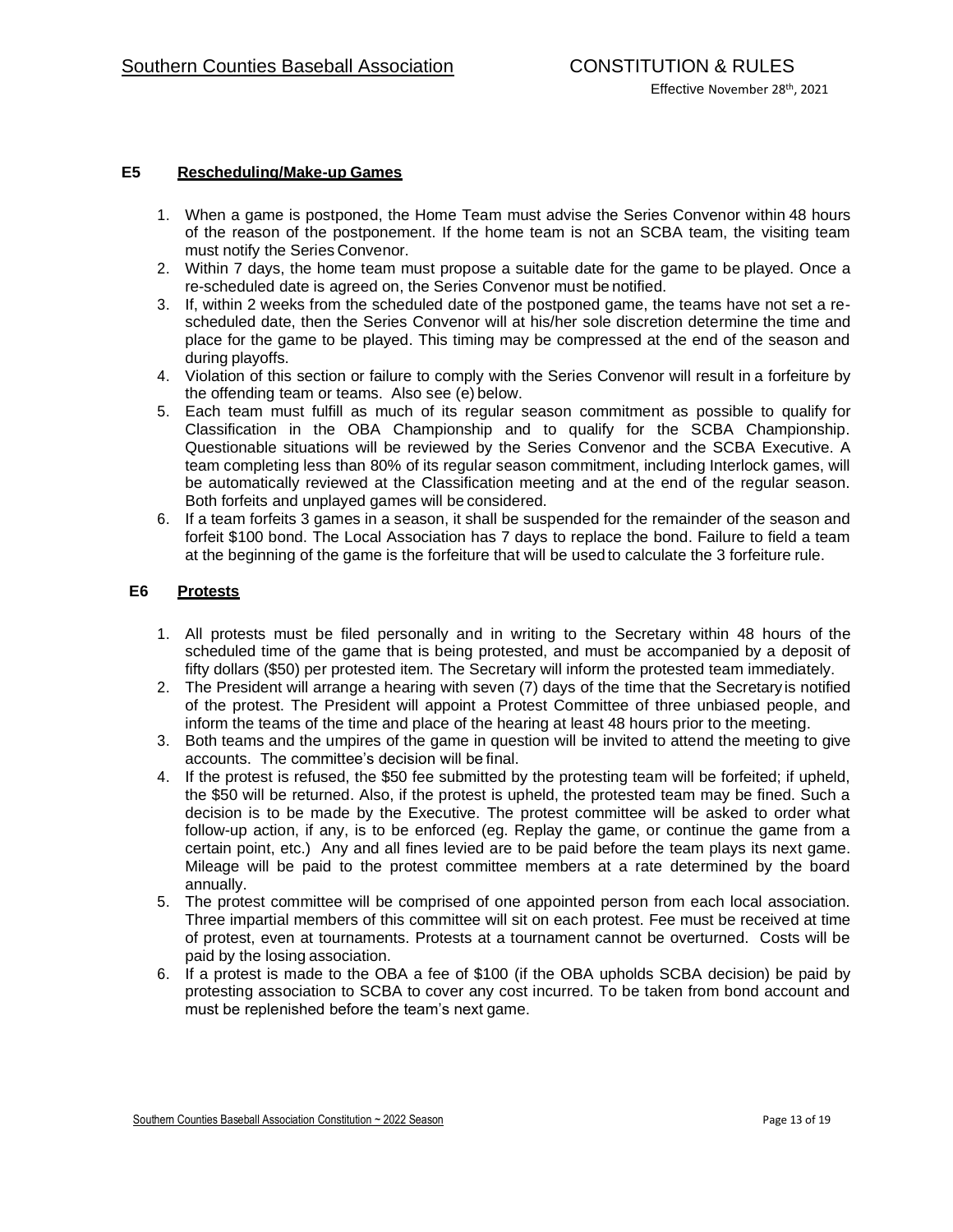# **E7 Classification**

- 1. Teams of the same classification may be obliged to play to determine our representative to the OBA play-offs. These teams must be eligible according to the SCBA and the OBA rules.
- 2. All classification information for each Local Association (League Record, tournament Records etc.) are to be submitted to SCBA Executive by June 30<sup>th</sup>. When considering approval of a classification request, the members present should be guided by the team record (league and tournament) and its ability to be competitive at a given classification.
- 3. Classification will be **determined by the board, ideally in early July**. If play-offs are necessary the scheduling will be (time permitting):
	- a) If two teams single best-of-three series.
	- b) If three teams the team with the highest SCBA standing at the time of the final classification being released by the OBA, will receive the bye, while the next two highest teams in the SCBA standings play a best-of-three series. The winner will meet the team which received the bye in a best-of-three series if only one classification spot is available to SCBA.
	- c) If four teams the team first in the standings will meet the team fourth in the standing in a best-of-three series as will the second and third place teams, standings used at the time of the final classification being released by the OBA. The winners will meet in a best-of-three series, if only one classification spot is available to SCBA.
	- d) If five or more teams the winner will be determined in a double-elimination tournament. Tournament entry fees will be determined by the Executive annually.
- 4. In classification play, tie games will be played in theirentirety.
- 5. Classification play will begin at the first available park of the teams involved. Series convenor is to come up with a method to determine which team hosts the third game, prior to the series start.
- 6. Classification play (if necessary) is a priority as we must declare our classifications tothe OBA by the OBA provided deadline.
- 7. Minor and Senior Classifications will be set as follows:
	- a) The Executive, Series Convenors and Directors will meet at the July meetingto set team classifications. Following this meeting, teams will be advised on the decisions as soon as possible.
	- b) To appeal the classification, a team or association must appeal to the appropriate Secretary within 72 hours of the July classification meeting. The Section Executive will hold a special meeting to hear the appeal(s).
	- c) Decisions by the Executive are final.
	- d) Decisions by the OBA are absolute.
- 8. In classification play OBA rules supersede SCBA rules.
- 9. The use of two (2) or more OBA carded umpires is requiredfor classification play.
- 10. In the Minor series, each team must have fulfilled as much of its regular season commitments as humanly possible (questionable situations will be solved by the Executive) to qualify for league play-offs and OBA classification. League play-offs must not be delayed while teams finish regular season games that will make no difference in the standing. Because of drastically varied number of teams entered at the various minor levels from year to year, a special meeting will be held annually with the Executive and the Minor Convenors to classify all Minor teams. The right to appeal will be as described in Rule 6 under "Classification".
- 11. Any team in the minor division failing to meet their OBA classification commitment within SCBA shall be fined \$150.

Example: This will happen only when a team has put its name in for classification and then backs out of a 2 of 3 round or tournament. Teams will have until midnight of the day of the SCBA classification meeting to back out without liability offine. They must notify their Series Convenor.

12. If a local SCBA team does not fulfill their regular season commitment, because they have decided to play outside of a SCBA league (eg. LDBA or ICBA), the lowest classification that team would be able to classify at is the "B" classification.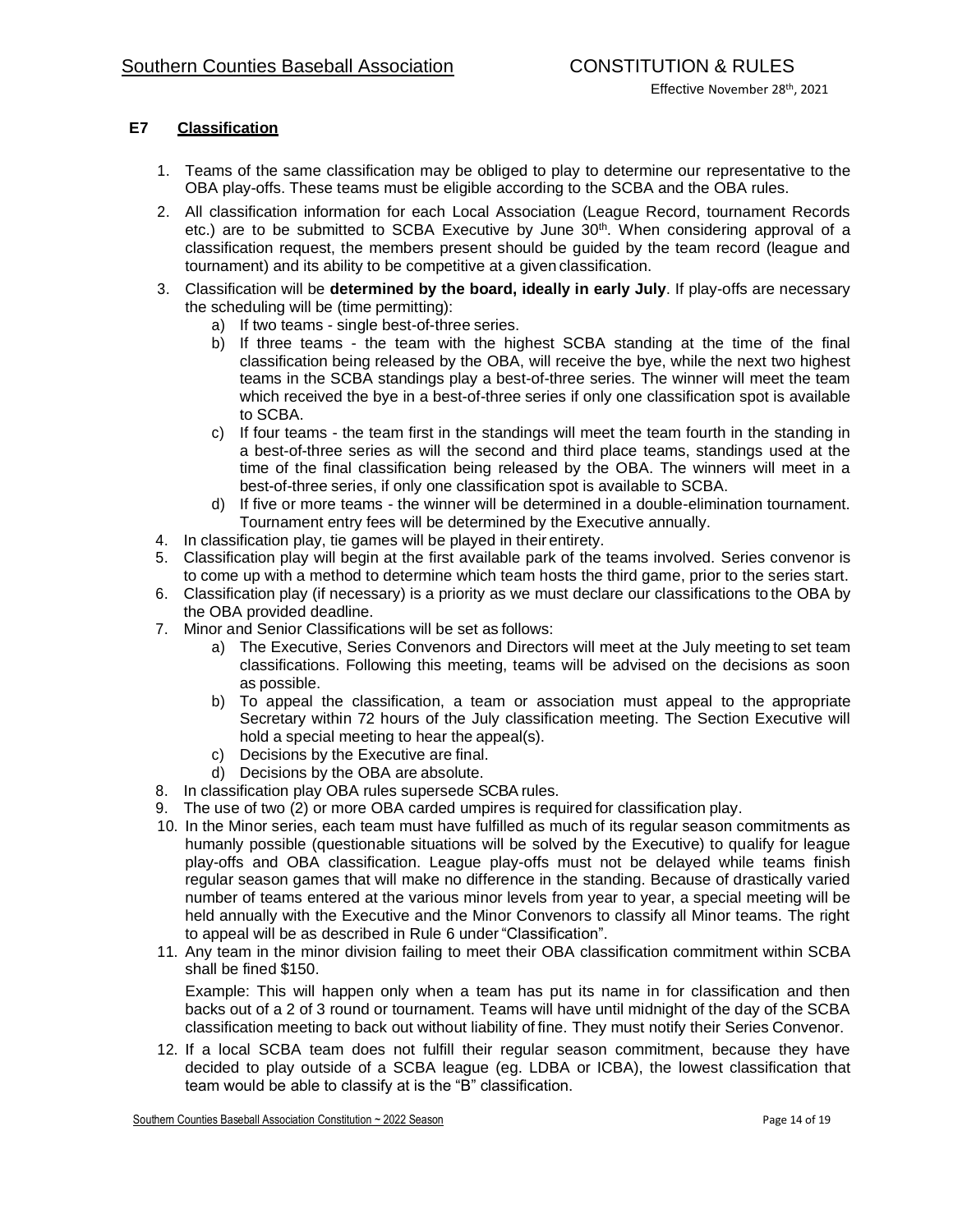## **E8 Championships – League Playoffs**

- 1. SCBA championship playoff games will play in accordance with the SCBA rules followed during the regular season.
- 2. Where a local association is offering to host a SCBA League Playoff for a division series, where there will be 6 or more participating teams, that local must schedule the tournament utilizing a minimum of 2 diamonds. The tournament schedule, with the assigned diamonds, is required to be approved by the Series Convenor at least two weeks prior to the tournament date.
- 3. The league standings will be determined on the basis of points: 2 points for a win, 1 point for a tie, 0 points for a loss. The team with the most points will be declared Regular Season Champions. Ties in the standings will be broken by:
	- a) Tied teams, record against one another
	- b) Overall winning percentage  $(\# \text{ points divided by } \# \text{ of possible points})$
	- c) Tied teams, best run differential in head to headgames.
	- d) A coin flip In order for a team to qualify for a League Championship, it must have fulfilled as much of the regular season commitment as is humanly possible.
- 4. Subject to the annual decision of the Board, either a tournament or playoff format may be used to determine the SCBA Champion in each series. This decision will be made at the annual scheduling meeting and will include the setting of the location of the series and the entry fee.

When possible, a tournament featuring all SCBA teams will be used in the 11U and 13U series.

In the situation where a tournament is utilized, it will be an OBA-style double elimination tournament involving all league teams. Teams will be seeded according to standings and the first round pairings should match the highest and lowest progressively. A match up of the 1 and 2 seeds in the second round should be avoided, if possible.

- 5. Time limits are not permitted in tournament or playoff games. A curfew must be stated at ground rules.
- 6. For Classification Playoffs, each series shall be 2 out of 3, played at the first available park, with the higher seed hosting any deciding game. This decision will be made by the Executive, with input from the Series Convenor when applicable, with ample time before declaration of classification.
- 7. Time limits are not permitted for classification playoff games. A curfew must be stated atground rules.

## **E9 Awards**

- 1. In each series, the first place team after the Regular Season will receive apennant.
- 2. The SCBA Championship team in each series will receive a trophy and each player on the team will receive an award to be determined annually by the Executive. Subject to the annual approval of the Executive, each member of the "runner-up" team will receive an award.
- 3. Individual Player, Coach, Volunteer and Umpire Awards will be issued in accordance with the SCBA Awards Policy, approved prior to the start of the next season.

## **E10 Elite Teams**

- 1. The manager of any SCBA "Elite" team is instructed to hold tryouts opento any eligible player.
- 2. The manager or coach of each SCBA team must be notified by the Elite manager at least 3 days in advance of the date of the first tryout.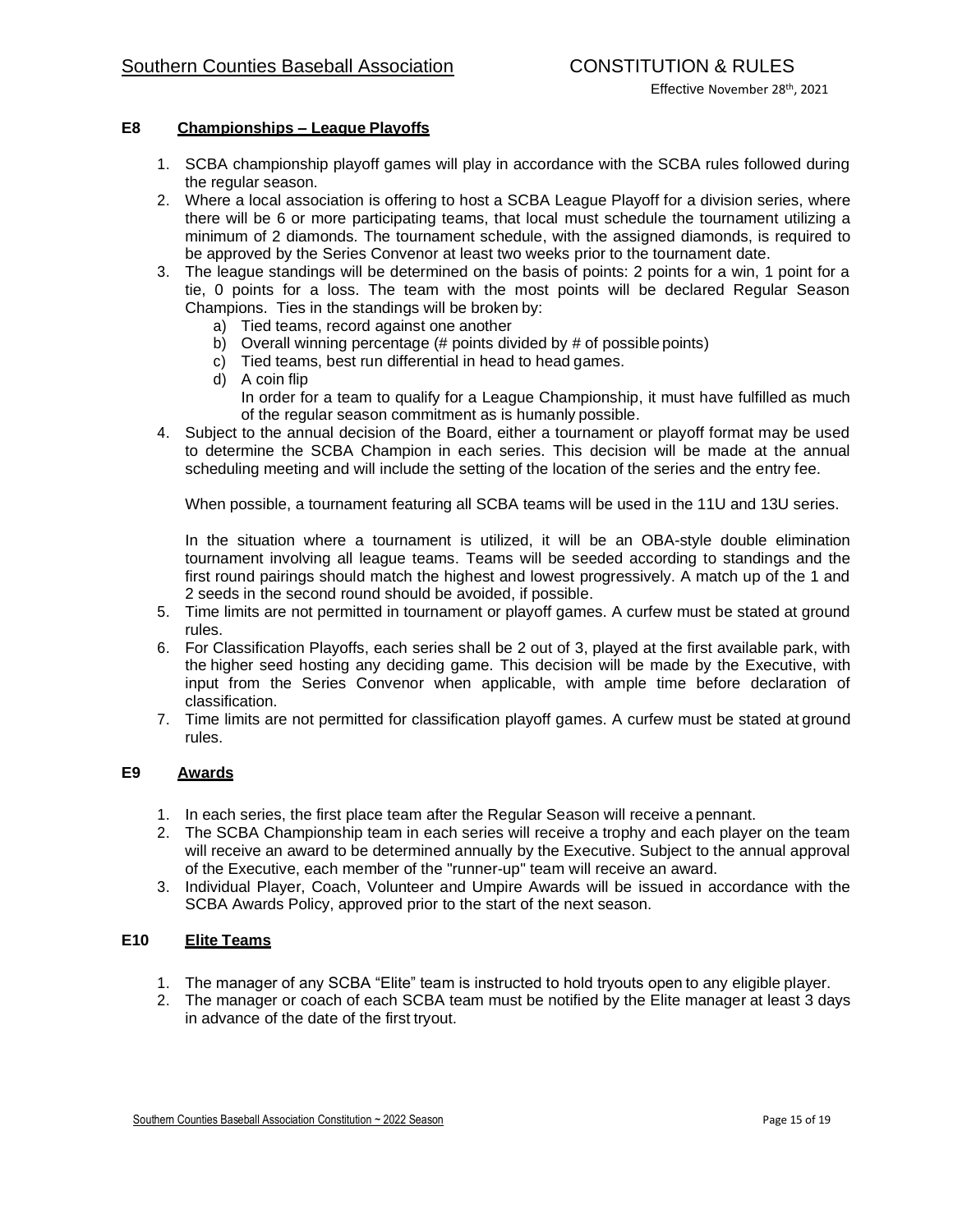# **PART F - RULES**

## **F1 Uniforms and Equipment**

- 1. SCBA will follow the OBA rules regarding uniforms and equipment. All team personnel have thirty calendar days from the first scheduled game to fulfill the uniform requirement.
- 2. No players or coaches will be allowed to wear shorts while playing or coaching.
- 3. SCBA will follow the OBA rules regarding the wearing jewelry.
- 4. Shoes with metal cleats are prohibited below the 15U series.
- 5. If a player purposely removes a helmet (all series) or unbuckles the chin strap (11U to 15U) while running the bases, the runner will be called out.
- 6. **Penalties**: if a team or player persists in violating the uniform and equipment rules, the manager, coach and player(s) are subject to ejection.

### **F2 Playing Rules**

- 1. The following rules apply to league games played between SCBA centers and to SCBA Championship play. Where no rule is specified, OBA rules and the Official Rules of Baseball apply. OBA rules apply in classification play and in OBA sanctioned tournaments.
- 2. **9U to Junior** shall play OBA rules for each respective series.
- 3. **Senior** shall play OBA rules, except that in Senior league play, the use of a Designated Runner is allowed for the catcher and/or pitcher after he reaches base safely and the play has been completed. The designated runner or runners must be names before the game. If a designated runner enters the game, the catcher and/or pitcher must run for himself the rest of the games. Use of a DR is optional. Game length in the Senior league is 9 innings in SCBA play.

### **F3 Pitching Rules**

1. OBA Pitching rules as described in Rule P 2-10 apply as written for each series.

### **F4 Mercy Rule**

1. SCBA will follow the rules set forth by Baseball Ontario on Mercy Rules for each series.

### **F5 Time Limits**

1. In SCBA league play, approved time limits are as follows:

**9U – 1 Hour & 45 Minutes 11U, 13U, 15U, 18U – 2 Hours**

- 2. Time limits and/or curfew must be stated at Ground Rules.
- 3. The home plate umpire shall announce the time of the first pitch to both benches.
- 4. The interpretation of the time limit is no new inning shall start after the time limit is reached. A new inning starts after the last out of the inning just completed.
- 5. It is the responsibility of the umpire to keep the game moving and avoid unwarranted delays. Teams are instructed to use a coach or substitute player to warm up the pitcher at the start of an inning, if the catcher is not immediately available. If, in the judgement of the umpire, a team employs unwarranted delaying tactics in order to reach time limit, the umpire shall announce to each bench the extra time added to the time limit and warn the offending manager that any further unwarranted delay will result in ejection.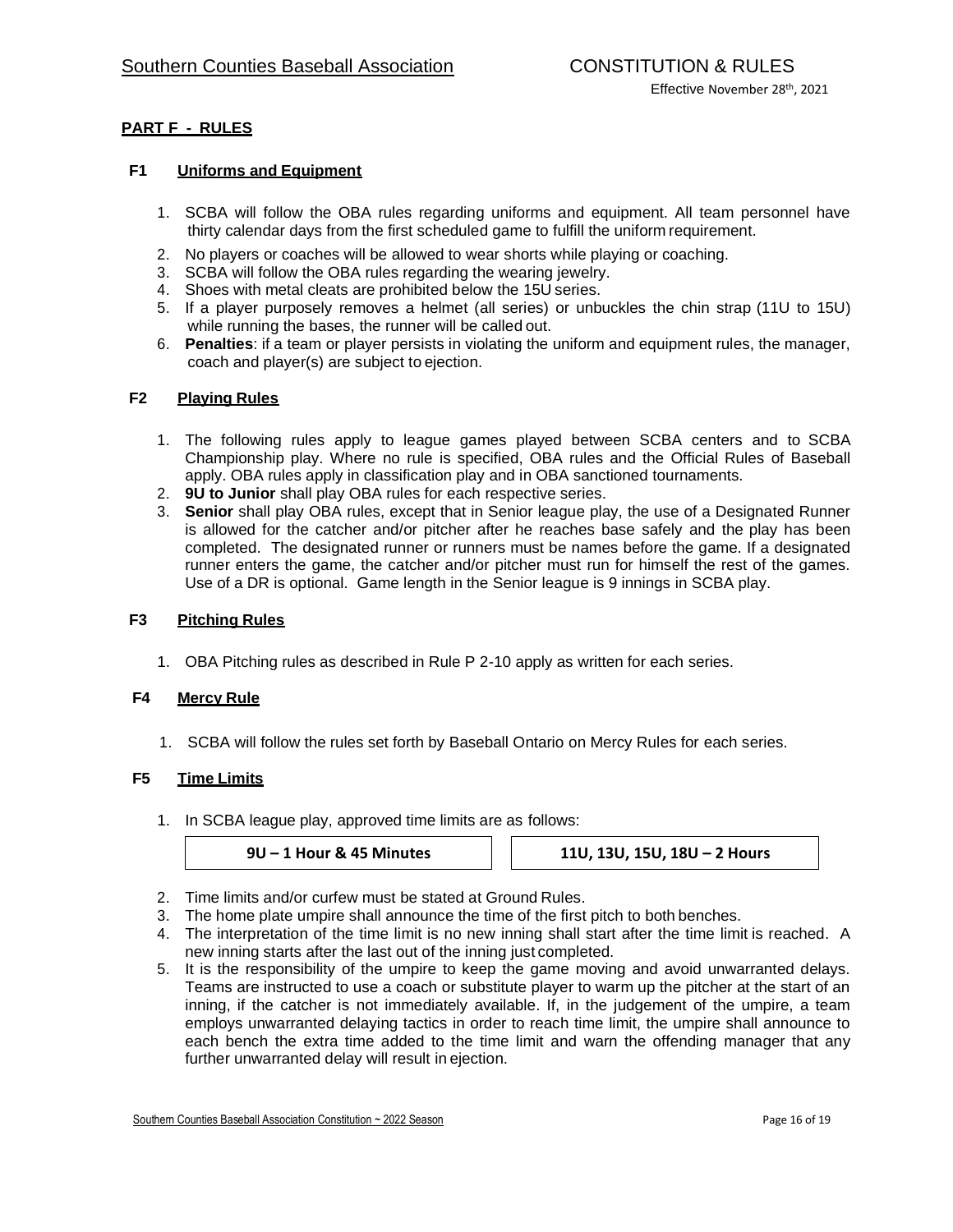## **F6 Ejections**

- 1. Any player, coach, or manager ejected by an umpire during a SCBA league, tournament or playoff game is suspended for one game. This is the next game played by the team (SCBA game or OBA playoff or tournament.) The player, coach, manager and Local Association may be subject to further suspension or discipline, depending on the severity of the circumstances leading to the ejection.
- 2. All ejections must be noted on the SCBA Game Card, with an explanation from the umpire. A note of any suspended players, coaches, or managers should be made on the SCBA Game Card for the game(s) they are suspended.
- 3. If the Local Association wishes to appeal any additional discipline (cannot appeal the automatic one game suspension) it may do so by notifying the Series Convenor and posting a \$50 bond. The reports of the various parties will be heard by 3 neutral SCBA members (at least one to be an Executive member) and the Committee's decision will be final. Travel costs (as described under "Protests") may also belevied.
- 4. OBA rules for Ejection (Rule P 2-4) apply to OBA sanctioned tournaments, classification play and OBA Championships. Any ejections from OBA play must be reported to the Series Convenor. The SCBA reserves the right to further suspend or discipline a player, coach or manager as a result of an ejection at an OBA sanctioned game.

#### **F7 Regulation/Suspended Games**

- 1. That no SCBA league game scheduled for the weekday shall start before 6pm.
- 2. Once the game has started, it is the decision of the home plate umpire to call or delay the game.
- 3. If a **SCBA league game** is called due to weather, darkness or light failure, the Official Rules of Baseball (ORB) shall apply as follows:
	- a) If it is not a regulation length game per the ORB, then the game shall be replayed in its entirety
	- b) A regulation game result will stand, even if it is atie.
	- c) If it is a "suspended" game per the ORB, the game will be considered complete with the score reverting to the score at the end of the last complete inning. Delaying tactics will not be tolerated.
- 4. If a **home and home style SCBA playoff game** is called due to weather, darkness or light failure, the ORB shall apply as follows:
	- a) If it is not a regulation length game per the ORB, then the game shall be suspended and resumed later from the point of delay.
	- b) A regulation game result will stand. If a regulation length game is tied, the game will be considered "suspended" and will be resumed later from the point of delay.
	- c) If it is a suspended game per the ORB, then the game shall be resumed later from the point of delay.
- 5. If a **tournament style SCBA championship game** is delayed due to curfew, weather, darkness or light failure prior to completion, the game shall be resumed later from the point of the delay. Shortened games are not permitted in tournament play, even if the game is regulation length. **Note:** a game called due to time limit is a complete game, regardless of number of innings played.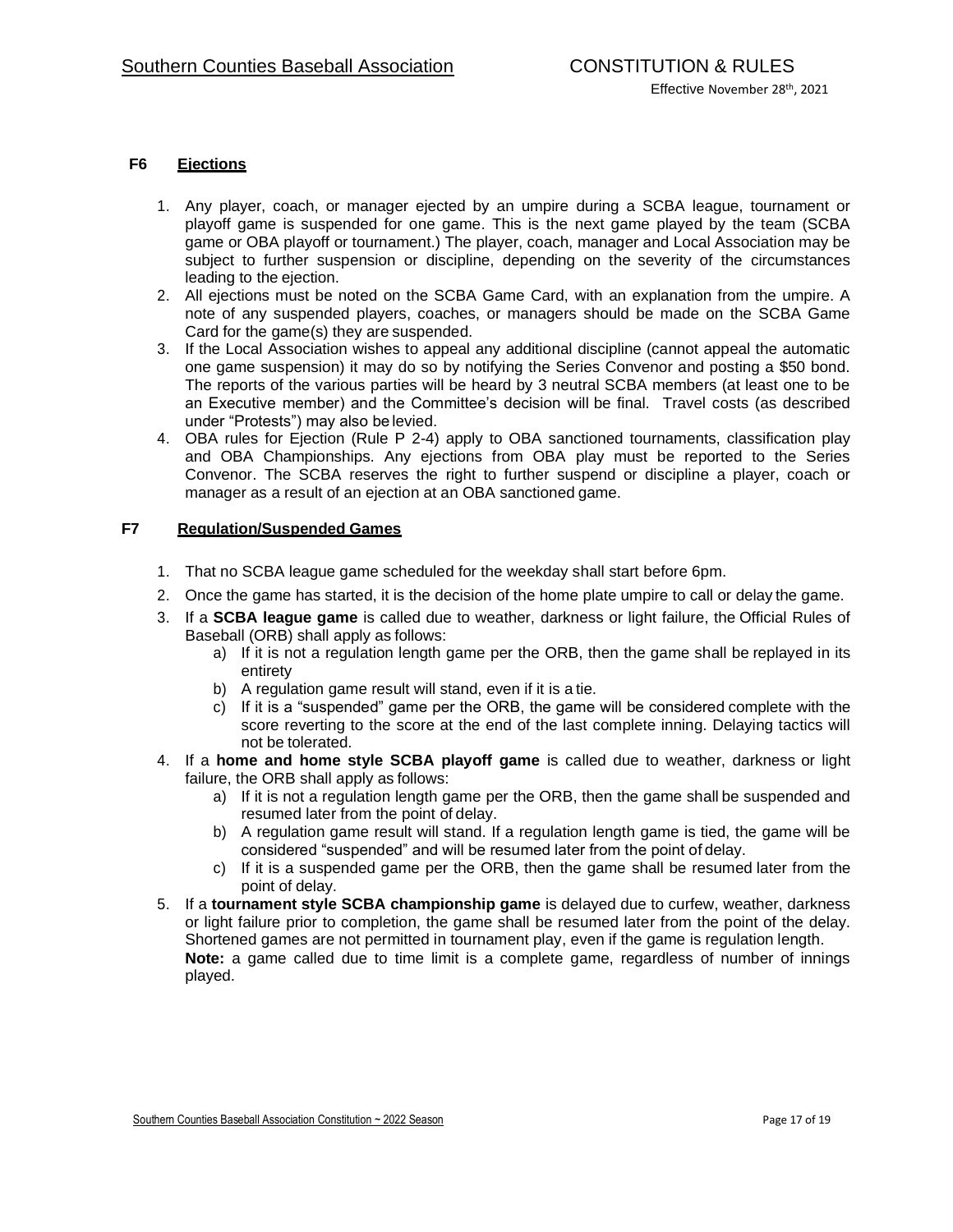## **PART G - GAME RESPONSIBILITES**

#### **G1 Home team**

1. **Umpires:** the home team must supply OBA carded umpires, who are, at minimum, the equivalent of a 12U Player, for regular league games and play-off games and classification games. OBA game rules require OBA carded umpires. If umpires are not available at game time, the home team has one-half hour to secure same and begin the game. Failure to do so will result in forfeiture.

A conflict of interest for an umpire should be avoided to prevent a direct relative umpiring their child. Neither a head coach, assistant, manager or player should be used as an umpire for a regular season game.

- 2. **Diamond Condition**: the home team is responsible for having the diamond in good condition before each game. This includes having the lines marked, the bases properly pegged, the grass cut, the field free of debris, and the mound and backstop in proper condition.
- 3. The home team must be off the diamond to allow the visitors time for infield etc. 20 minutes before game time.
- 4. **Baseballs**: The home team will supply to the umpires, two new and one used (acceptable to the umpires) approved baseballs at the start of the game. The home team will also have new or acceptable used baseballs to put into the game in order to prevent delays. Approved baseballs are those listed in the current OBA Playing Rules and Regulations.
- 5. In the **Senior Section**, a certain baseball for league play will be adopted annually at the Senior Scheduling meeting by a simple majority vote.
- 6. Lineup Card the Home team must
	- a) List the players, coaches and their jersey numbers on the lineup card. The lineup card must be signed by the team managers'. The lineup card must be completed before the game. Players on the team's roster may be added at any time during the game, but must be documented on the lineup card.
	- b) Ensure that the details of any ejections have been reported to the Series Convenor. Minimum detail required is the name and/or number of the person(s) ejected and the reason for the ejection.
	- c) Ensure that the details of anyone serving a suspension are noted on the official scoresheet. Minimum detail is the name and number of the person suspended, plus a notation like "game 1 of 2".
	- d) Report the final score, and any pitch counts, to the Series Convenor within 24 hours. Failure to do so may result in forfeiture or fines.
	- e) Home team will act as official pitch counter and official score keeper.
- 7. **Ground Rules**: to be presented to the umpires and visiting team five (5) minutes before game time. As part of ground rules, the time limit, if any, must bestated.
- 8. **Notification:** the home team must notify the visiting team of the postponement of a game due to weather conditions, as soon as possible. Proper notification is considered one of the following;
	- a) personally talk to the coach/manager of the other team; or
	- b) talk to someone of responsible age who will give the message to the coach/manager; or
	- c) send a text or email to both the coach and manager, and receive a reply acknowledging such, or
	- d) call at least two coaches/manager and leave at least one message on an answering machine.